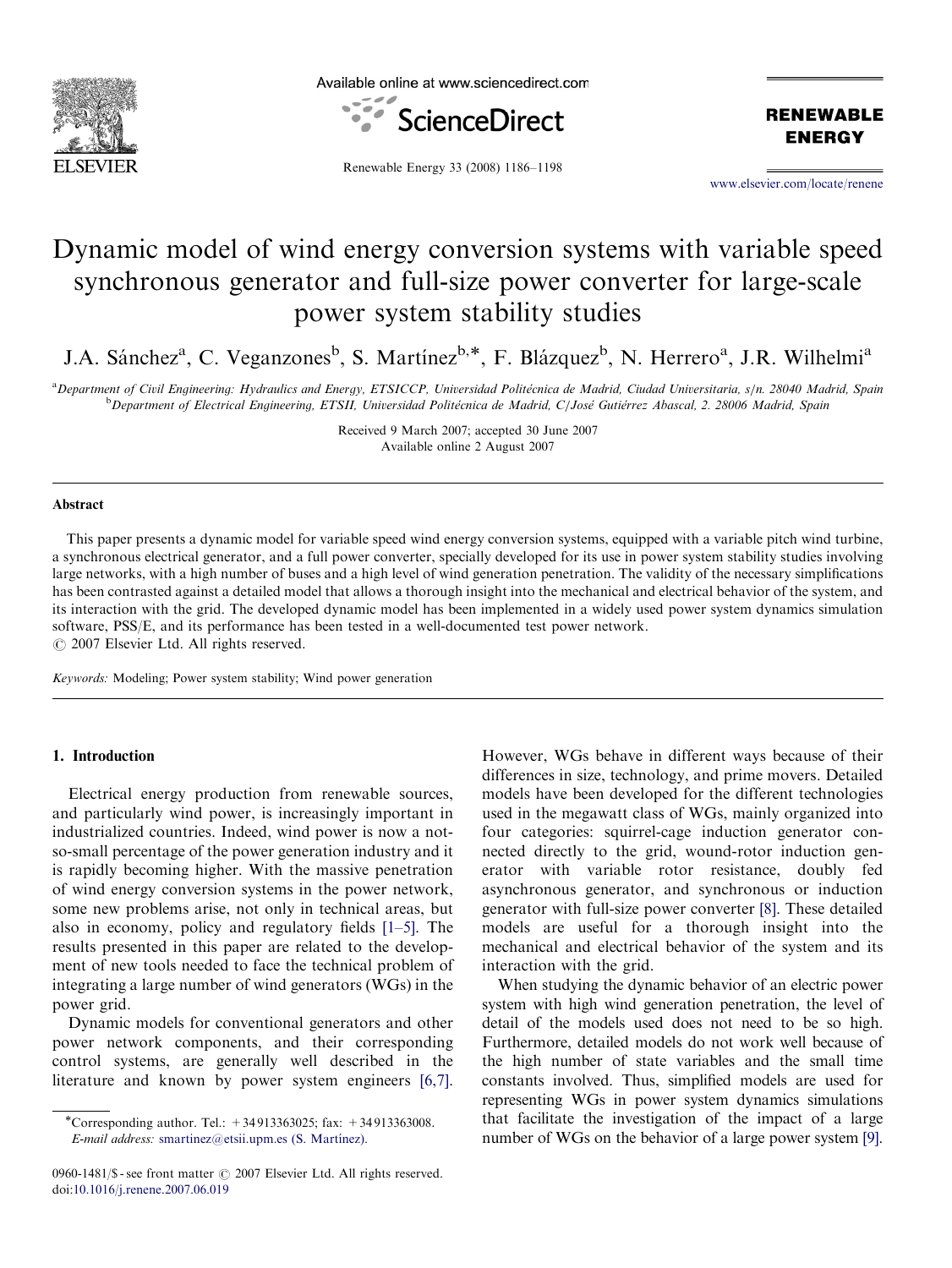This paper presents the development of a dynamic model, suitable for its use in power system stability studies involving large networks, with a high number of buses and a high level of wind generation penetration, for a type of variable speed wind energy conversion system not covered yet in the scientific literature: a variable pitch wind turbine (WT) with a synchronous electrical generator with wounded excitation, and a full power converter. The suitability of the model for this kind of studies has been demonstrated by means of its implementation in a widely used power system dynamics simulation software, PSS/E. The dynamic behavior of the model is compared with that of a detailed model of the same WG implemented in Matlab/Simulink [\[10\],](#page--1-0) showing an adequate tracking of the relevant dynamics. Finally, the performance of the PSS/E implemented model is tested in a well-documented test network for dynamic studies [\[11\].](#page--1-0)

Besides, wind power plants are composed of a large number of few megawatt generators, linked together by a medium voltage network. Obviously, the dynamic behavior of such clusters does not fit well in the models of conventional generators, so reduced-order or aggregation models have been investigated [\[12–17\].](#page--1-0) An additional application of the model described in this paper is the assessment of aggregation models for this class of WGs.

The paper is organized as follows. Section 2 presents the developed model, based on the particular requirements of power system dynamics simulations. Section 3 compares the developed model with the detailed one, and Section 4 shows its performance in a test network when integrated in PSS/E.

#### 2. Model description

The developed model is able to represent the transient performance of any wind energy conversion system belonging to the Variable Speed Wind Turbine Synchronous Generator System (VS-WTSG) family, as shown in Fig. 1.

The WT is composed of a rotor with three blades and, habitually, it has a pitch angle controller mechanism (PAC) to modify the blade pitch angle and, as a consequence, to limit the rotor speed and, obviously, the generated power at high wind speeds. The electrical generator unit (SG) can



Fig. 1. General description of a VS-WTSG system.

be of both, permanent magnet synchronous generator, or a wounded rotor synchronous generator. It can be a conventional SG with two or three pairs of salient poles and a gearbox to couple it to the WT, or a special multipole machine directly driven by the WT (no gearbox is needed).

An electronic power conditioner system (EPS) is needed to control the variable speed operation of the system. The EPS is composed by two electronic converters connected trough a dc link: a generator side rectifier (GR) and a network side inverter (NI). GR must control the electromagnetic torque of the generator. It can consist of a diode rectifier and a boost converter, or of a voltage source converter. The NI must control the power injected to the grid, and it consists of a voltage source converter.

Fig. 2 shows the WT torque speed curves for several wind speed values. The torque–speed control strategy, usually followed in a VS-WTSG system, is also represented (thick line) [\[18,19\]](#page--1-0). This control strategy is achieved through the coordinated action of the GR and the pitch angle WT controller (PAC), as it will be shown later. Three different regions can be distinguished in the curve that represents this control strategy: A, for low and medium winds, a maximum power tracking strategy is followed; B, medium wind speeds, the rotational speed must be maintained inside limits; C, high wind speeds, both the rotational speed and the power must be maintained within limits.

[Fig. 3](#page--1-0) shows the general programming structure of the model, where the different simulation blocks are

- $\bullet$  WT, wind turbine aerodynamics;
- · PAC, pitch angle controller;
- · DV, mechanical drive system;
- G-RECT, generator, rectifier, and the system that controls the torque of the generator;



Fig. 2. Torque–speed curves and control strategy.